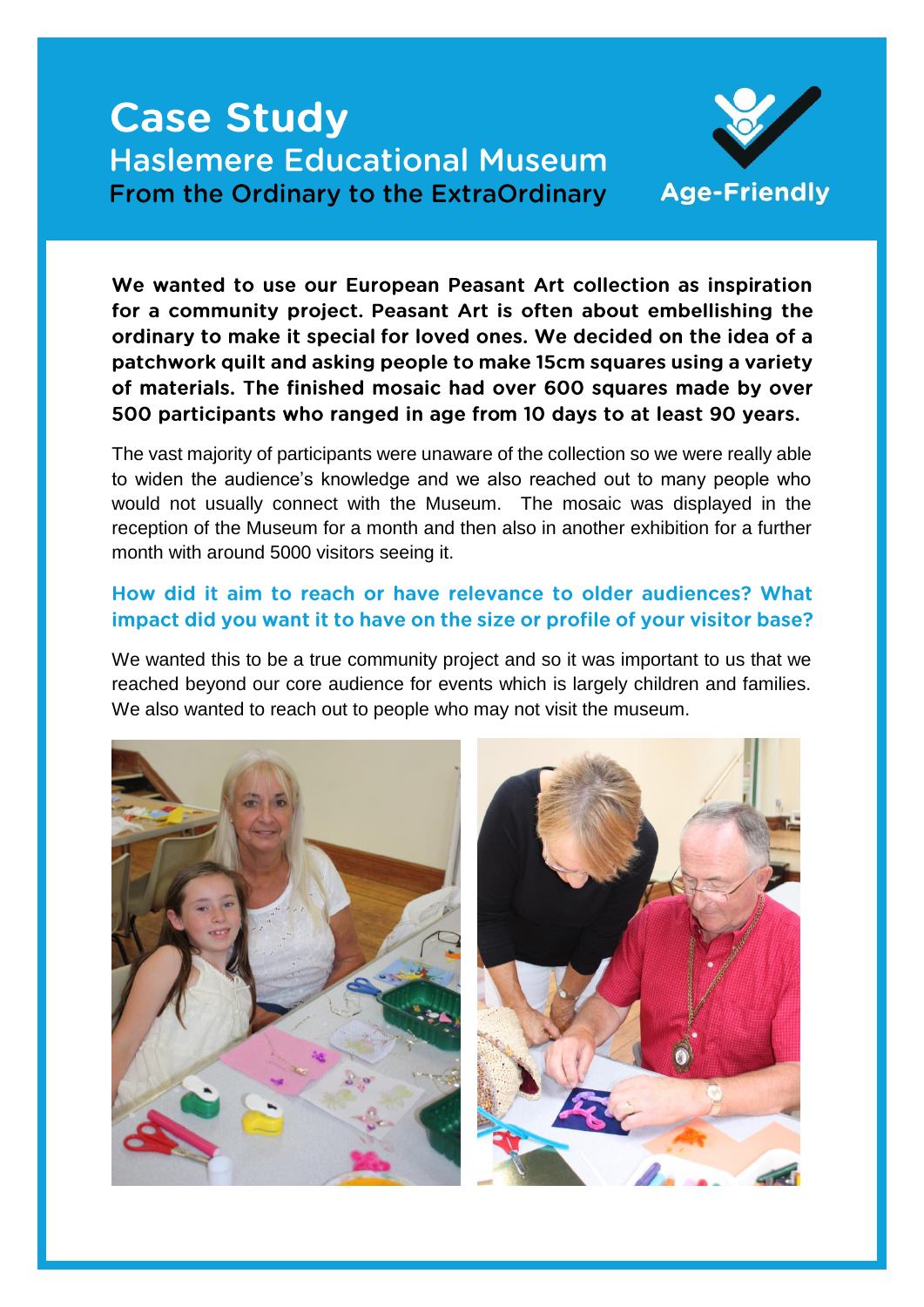# What tools did you use to measure this impact? What key indicator did you use to measure this impact?

We recorded participant numbers and also visitor numbers to the exhibition. We also recorded participants of different activities which enabled us to ascertain the number of participants who fitted into the older age bracket, this was about 20% of the total.

#### What other objectives were you hoping to achieve?

More audience awareness and appreciation of our European Peasant Art collection, and an exhibition of the work created.

#### Were there opportunities for this activity to be intergenerational?

The family events we hold are great opportunities for intergenerational co-operation. We often get grandparents bring their grandchildren and we always encourage them to take part either by themselves or in collaboration with their grandchildren.

#### What worked well, what challenges did you face?

The events we held all seemed to go well with people really enjoying themselves.

The idea of a mosaic/patchwork seemed easily understood by participants and a 15cm square was seen as easily do-able

Number of participants - over 500 and percentage of older people - about 20%

Lots of people visited to see the mosaic in the two exhibitions, included people from at least one of the care homes and also the Alzheimer's group

Initial buy-in by older people was slightly difficult

Publicising the project – it would have been nice to get great recognition of the project and the amount of people who participated.

### What have been the most important things you have learned?

Not to write anyone off but allow and encourage EVERYBODY to take part